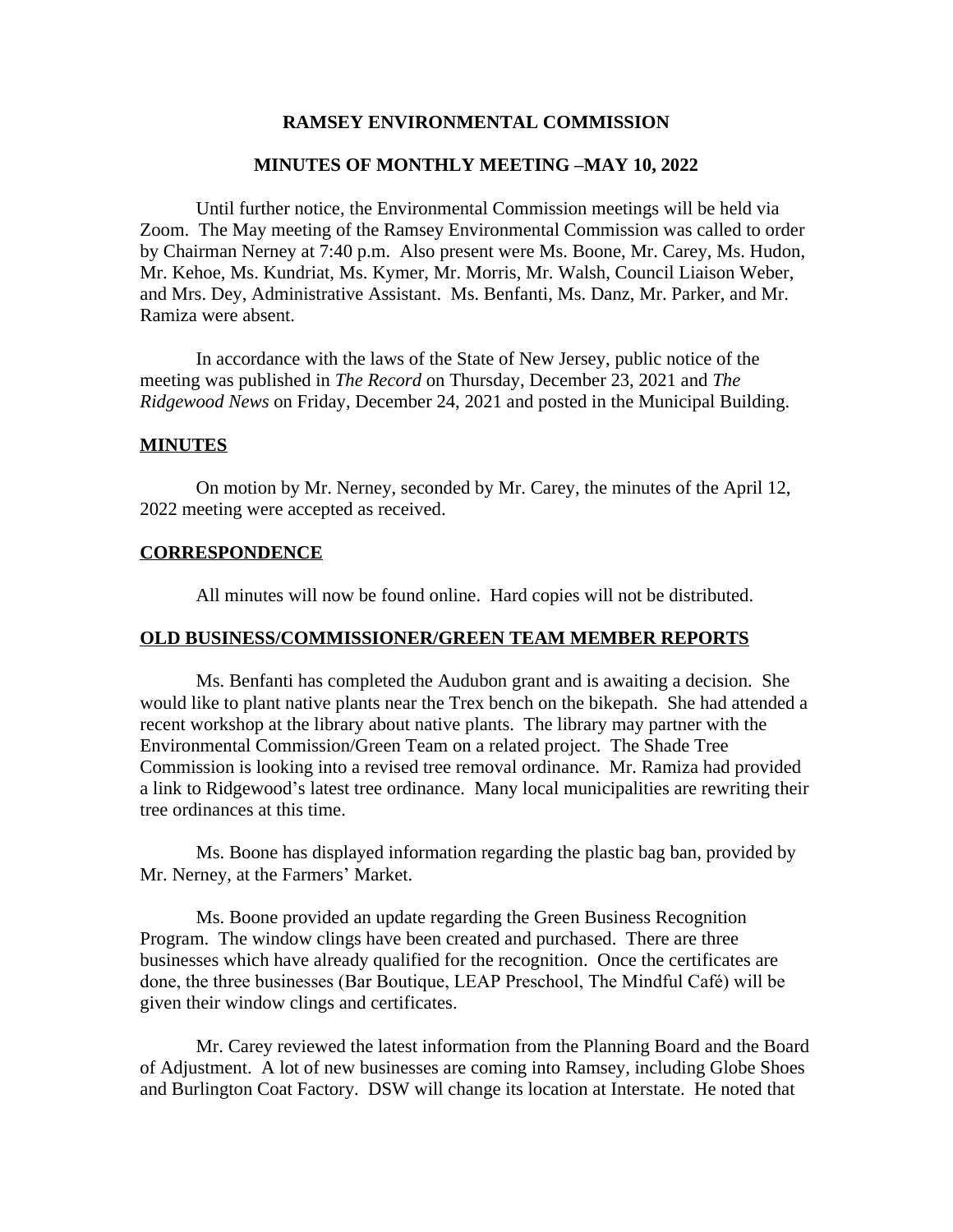| <b>Environmental Commission</b> |  |  |
|---------------------------------|--|--|
|---------------------------------|--|--|

there are ADA considerations with regard to outdoor dining. The borough's newly-hired traffic consultant will be taking a look at the Chick-Fil-A traffic situation and the car wash on Route 17N. Once those two issues are finalized, the traffic consultant can provide assistance with the Master Plan's Traffic and Circulation plan.

Regarding Mr. Carey's suggestion that the upcoming *Ramsey Journal* be printed on recycled paper, Mrs. Dey had contacted Councilwoman Poppe who responded with reasons why that will not happen.

Mrs. Dey shared that the borough is looking into grants for charging stations at four different locations. Carolyn Coletti will be working with MEVO during the summer and may want to work with the Environmental Commission/Green Team.

Ms. Hudon completed the environmental display using the case on the first floor at borough hall. She will be changing the items to keep it current. The Shade Tree Commission can also provide information for the display case.

Mr. Kehoe reported that the Sunday, April 24<sup>th</sup> plastic toy collection in conjunction with Second Chance Toys went very well. Ms. Danz, Mrs. Dey, and Mr. Kehoe brought full vehicles to the Fair Lawn Recycling Center. Shankar Suriyanarayanan, now a sophomore at Ramsey High School, was present to help for a third time. Mrs. Dey does write a letter of recommendation for him each time. The next collection is scheduled for Sunday, November 13<sup>th</sup>. Mr. Kehoe also asked about garbage pick-up at Mavis Tires following clean-up day.

Ms. Kymer noted that there will be some upcoming Styrofoam collections in other municipalities. She would like to schedule one for Ramsey. Perhaps the pool parking lot could be used after the pool closes for the 2022 season. One county municipality, probably Ridgewood, is looking into buying a Styrofoam densifier. She also shared information about other HUB topics such as the plastic bag ban and charging stations. Charging stations will be required in new developments.

It appears that Liam Curran's "Adopt A Storm Drain" website is currently down. Mr. Morris will contact him. Perhaps one of the Environmental Clubs, either at Smith School or the high school, could take over the program.

Mr. Walsh asked about the work which was done by the Route 17 ramp near Volvo. It is a retention basin to help with drainage. Further information should be available in an environmental impact statement.

Mr. Weber shared information about the mandatory lead line replacement which needs to be completed within ten years although Ramsey is well ahead of that deadline. The borough's Fourth of July observation is scheduled for Friday, July 1<sup>st</sup>. The borough